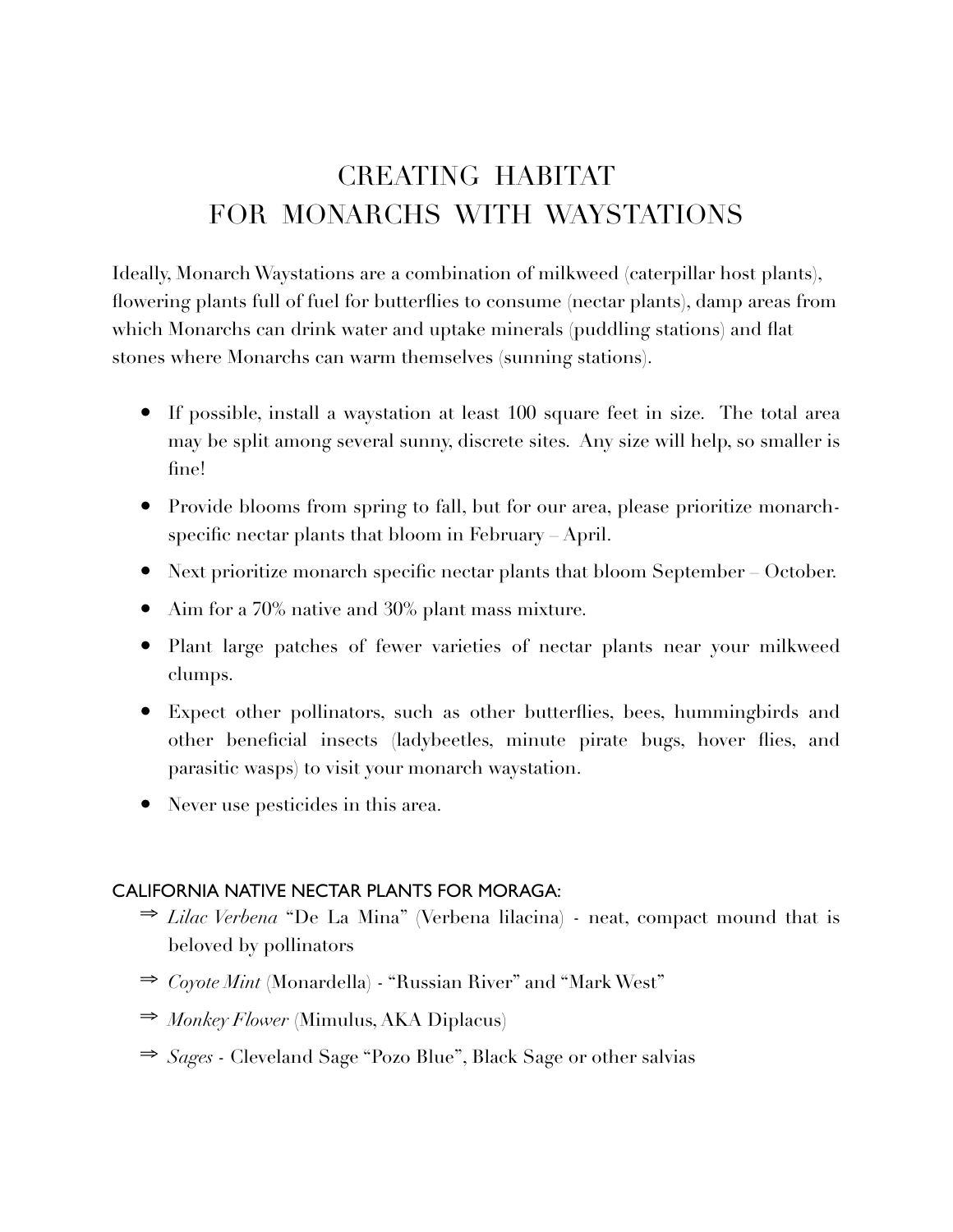- ⇒ *Goldenrod* (solidago) Californica spreads. Lepida v. Salebrosa, or Rugosa are more compact
- ⇒ *Sunflowers*  Helianthus californica and common sunflower H. annus
- ⇒ *Marsh Gumplant* Grindelia stricta var. angustifolia
- ⇒ *Yarrow* (Achillea millefolium) "Sonoma Coast" (white), "Moonbeam" (yellow), "Island Pink" (pale pink)
- ⇒ *Ceanothus* gloriosus "Anchor Bay" 3' tall by 6' wide spring blooming shrub, deer resistant
- ⇒ *Manzanita* (arctostaphylos Dr. Hurd). A more garden friendly variety of manzanita that grows to 15 feet but still requires good drainage to survive. Plant manzanita on a mound or bank. Manzanita is an early blooming nectar source for monarchs and pollinators. Hummingbirds love it too.
- ⇒ *Penstemon*
- ⇒ *Sunflowers*: Helianthum californica, Helianthum annus (common sunflower)
- ⇒ *California Brittlebush* (Encelia californica)

### NON-NATIVE NECTAR PLANTS FOR MORAGA:

- ⇒ Butterfly Bush Buddleia Davidii-8' perennial. Blooms spring through fall. Cut back hard to 6 inches in fall. Dwarf varieties are also available.
- ⇒ Lantana montevidensis Low spreading perennial type recommended. Plant in a sunny hot spot as soon as they are available in April. Water regularly for 2 weeks to establish a strong root system. Requires little water once established. Cut back to 6 inches in the fall.
- ⇒ Zinnias Z.elegans Zowie Yellow Flame, Purple Prince, State Fair Mix. Plant in a mass using tall varieties with low petal counts and very visible yellow centers. Ball zinnias do not work. Super fluffies like Zinderella do not work.
- ⇒ Purple Coneflower Echinacea purpurea
- ⇒ Mexican Torch Flower Tithonia rotundifolia. Annual 5'
- ⇒ Asters Simple varieties with strong yellow centers. No china asters or doubles with petals crowding the source of nectar. (Pacific aster may become invasive)
- ⇒ Meadow Blazing Star Liatris Ligulistylis